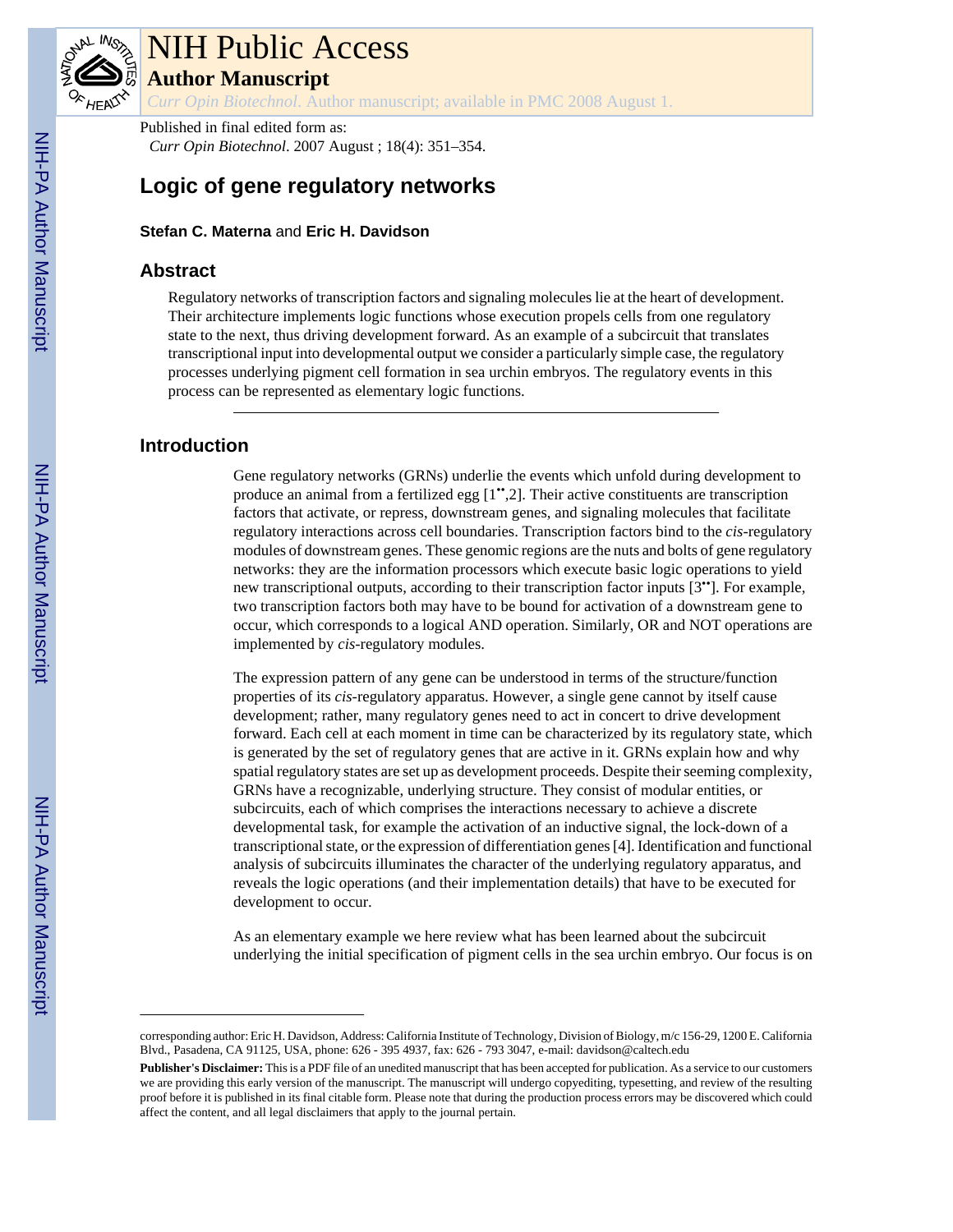the logic functions encoded in the genomic sequence, execution of which produces the pigment cell regulatory state.

#### **The specification of pigment cells in the sea urchin embryo**

The vegetal half of the blastula stage sea urchin embryo will give rise to endodermal and mesodermal cell types. The skeletogenic lineage occupies the central part of the vegetal plate. It is surrounded by a ring of cells which are precursors of endoderm and mesoderm (Figure 1a). During  $8<sup>th</sup>$  cleavage this tier is subdivided radially into two rings, the outer of which will become the endoderm and form the gut. The inner ring will develop into the non-skeletogenic mesoderm, and will give rise to the pigment cells [5,6].

Delta/Notch signaling induces the specification of the non-skeletogenic mesoderm. The Suppressor of Hairless (SuH) transcription factor is the canonical effector of Delta/Notch signaling. In all cells of the sea urchin embryo this factor initially forms a complex with the obligatory repressor Groucho [7,8]. This complex binds to SuH target sites in the relevant *cis*-regulatory module of the *glial cells missing* (*gcm*) gene, and represses its transcription [9<sup>\*</sup>]. At 7<sup>th</sup> cleavage the skeletogenic cells at the center of the vegetal plate express the Delta ligand and present it on their surface. It is received through the Notch receptor by the adjacent ring of cells [10,11,12• ], which are in consequence specified as mesoderm. When the Delta ligand is bound, the intracellular domain of Notch  $(N^{ic})$  is cleaved from the receptor. It forms a nuclear complex with SuH, in which it displaces the Groucho repressor, changing the behavior of the transcription factor to that of an activator. The SuH sites that mediate both mesodermal activation and non-mesodermal repression of the *gcm* gene are located in a single *cis*-regulatory module [9<sup>•</sup>].

The *gcm* gene serves two functions. First, it is required for activation of a variety of genes that are part of a pigment cell-specific gene battery, among them the *pks* (polyketide synthase) and *FvMo1,2,3* (Flavin Mono-oxygenase) genes which are part of the pigment synthesis pathway [13]. A second function is the repressive exclusion of *alx-1* gene expression (Sagar Damle and EHD, unpublished data). Alx-1 is a promoter of skeletogenic cell fate, and is a direct activator of skeletogenic differentiation genes. A wiring diagram of the pigment cell specification subcircuit is shown in Figure 1c. It is part of the GRN covering endomesoderm development, a complete version of which can be found at http://sugp.caltech.edu/endomes/.

#### **A logic description of pigment cell formation**

The pigment cell specification subcircuit is the transformation function that converts the Delta signal emitted by the cells of the skeletogenic lineage into developmental output, viz. the specification of pigment cells. At the same time it guarantees the exclusion of skeletogenic cell fate in mesodermal cells. These developmental tasks are summarized in the process diagram in Figure 1b.

The start of the pigment cell specification subcircuit is conditional and can be described with IF-THEN logic. Reception of the Delta signal by mesodermal cells kicks off the subsequent specification events. The Notch receptor, through which the Delta signal is received, is expressed widely in the early embryo [10,11]. However, the Delta ligand stays attached to the cells that express it, effectively limiting its range to its immediate neighbors [7]. In the sea urchin embryo, the cells that can physically receive this signal lie in the mesodermal ring that immediately surrounds the skeletogenic cells at the center of the vegetal plate (Figure 1a). If, and only if, the Delta signal is received by these cells will pigment cell specification be set in motion.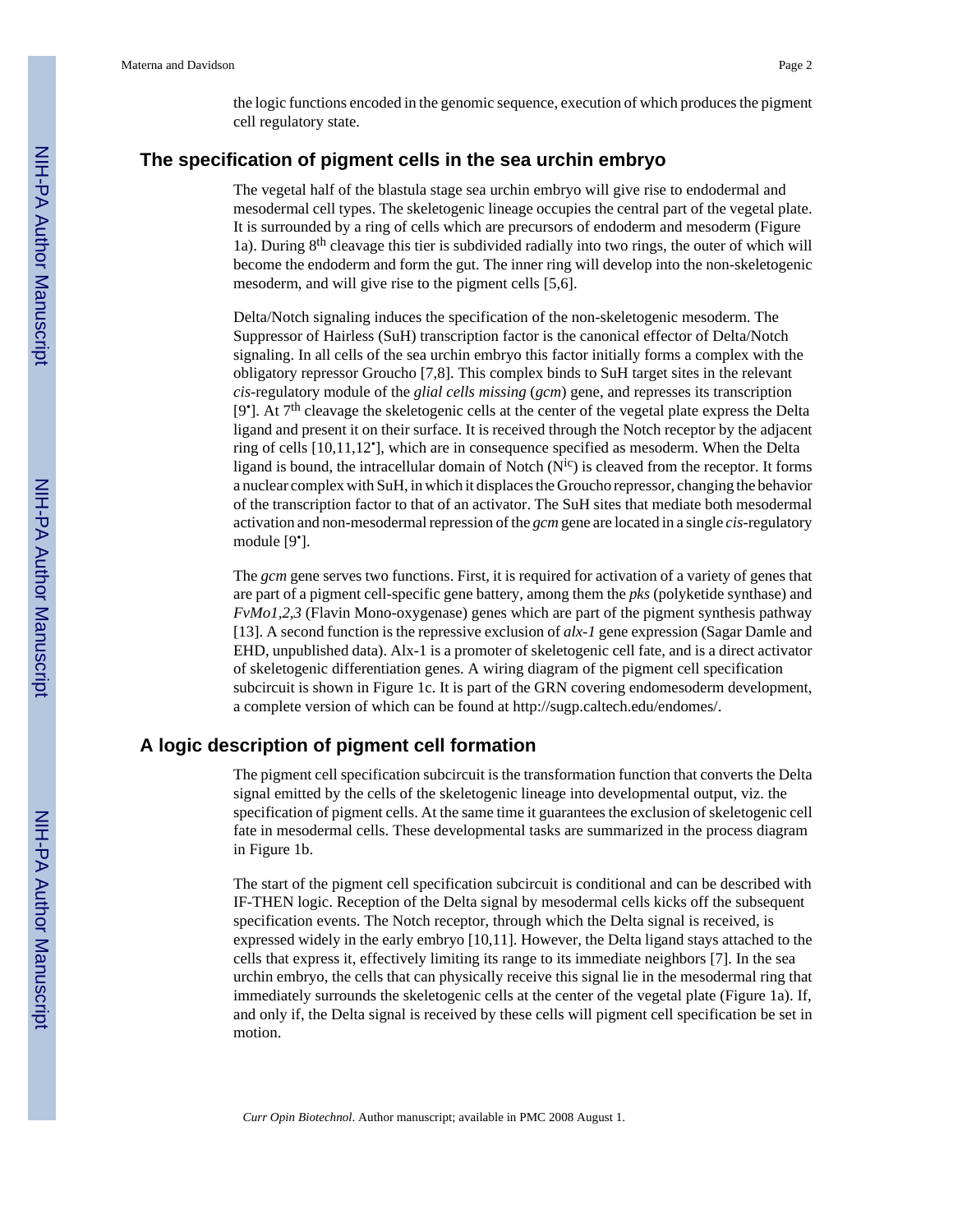Downstream of Delta/Notch signaling lies the *gcm* gene. In the future mesoderm prior to 7th cleavage, as well as in all other embryonic territories, its default state is off, due in part to the SuH/Groucho repressor complex [8]. In the absence of signaling it represses transcription and, thus, executes a NOT operation (Table 1.1). Once the Delta signal is received, it is interpreted in the cis-regulatory region of the *gcm* gene: Nic binds to SuH, displacing Groucho; only together can they activate *gcm* [9• ]. Therefore, this obligate association is an AND operation (Table 1.2).

Subsequently, i.e., in the post gastrular period, *gcm* expression is controlled by a later acting module which includes an auto-activation function and depends on other inputs (A. Ransick and EHD, unpublished data). The choice of modules may be considered an exclusive OR operation, as discussed earlier [3 ••], since it is mediated by looping of the genome so that only a given *cis*-regulatory module can be in proximity to the basal transcription apparatus at one time (Table 1.3).

The first downstream function of Gcm is the direct activation of genes specific to pigment cells. These operations are dependent entirely on the binding of Gcm to the respective *cis*regulatory regions. Thus, they can be considered a series of simple conditional operations (Table 1.4). The second function of Gcm is the inhibition of the *alx-1* gene, which may occur through direct binding of Gcm to the *alx-1 cis*-regulatory region. The result is a NOT operation (Table 1.5) and leads to the exclusion of skeletogenic fate in the mesodermal territory [14]. This kind of function is frequently employed in instances where adjacent cells, which are often the progeny of a recent cell division, adopt different cell fates. In fact, just as ectopic expression of *gcm* in skeletogenic cells results in repression of *alx-1*, the ectopic expression of *alx1* in mesodermal cells results in repression of *gcm.* In a similar fashion, endodermal cells are prevented from adopting mesodermal fate. There, the *foxA* gene is responsible for repressing *gcm* [15].

The example of the pigment cell specification subcircuit gives a flavor of the regulatory processes that lie at the base of development. Linked through their *cis*-regulatory information processors, transcriptional regulators are joined to form the subcircuits that produce the phenomena we observe in development. Given transcription factors are often found to take part in different subcircuits at different locations or times during development [16••]. In these different contexts the factor may be used in the execution of different logic functions; the logic functions in which it participates are not ordained by the biochemical identity of the factor, but by the structure of each *cis*-regulatory module and the architecture of the subcircuit. This general principle is emerging from the many examples that are now understood at the same level as the rather simple pigment cell specification circuit [1••].

#### **Outlook**

The long term goal is to gain a complete understanding of the logic functions that are involved in the making of an animal. Indispensable to this process is detailed knowledge of temporal and spatial expression patterns of regulatory genes, as these data indicate the identity of the constituents of the various subcircuits. Due to the enormous complexity of metazoans, an exhaustive mapping is no simple task, but current efforts to gather this information for entire embryos, body parts or organs are bearing fruit [16",17"]. A major challenge in many systems is to obtain large scale perturbation data, which can be technically demanding, not at least in mammals. But only by means of experimental perturbation results can descriptive expression catalogues and correlations be transformed into logic models that explain the spatial progression of regulatory states during development.

Expressing developmental logic operations using formal language opens up other interesting possibilities as to how GRN can be examined [3••]: Networks constructed from experimental

*Curr Opin Biotechnol*. Author manuscript; available in PMC 2008 August 1.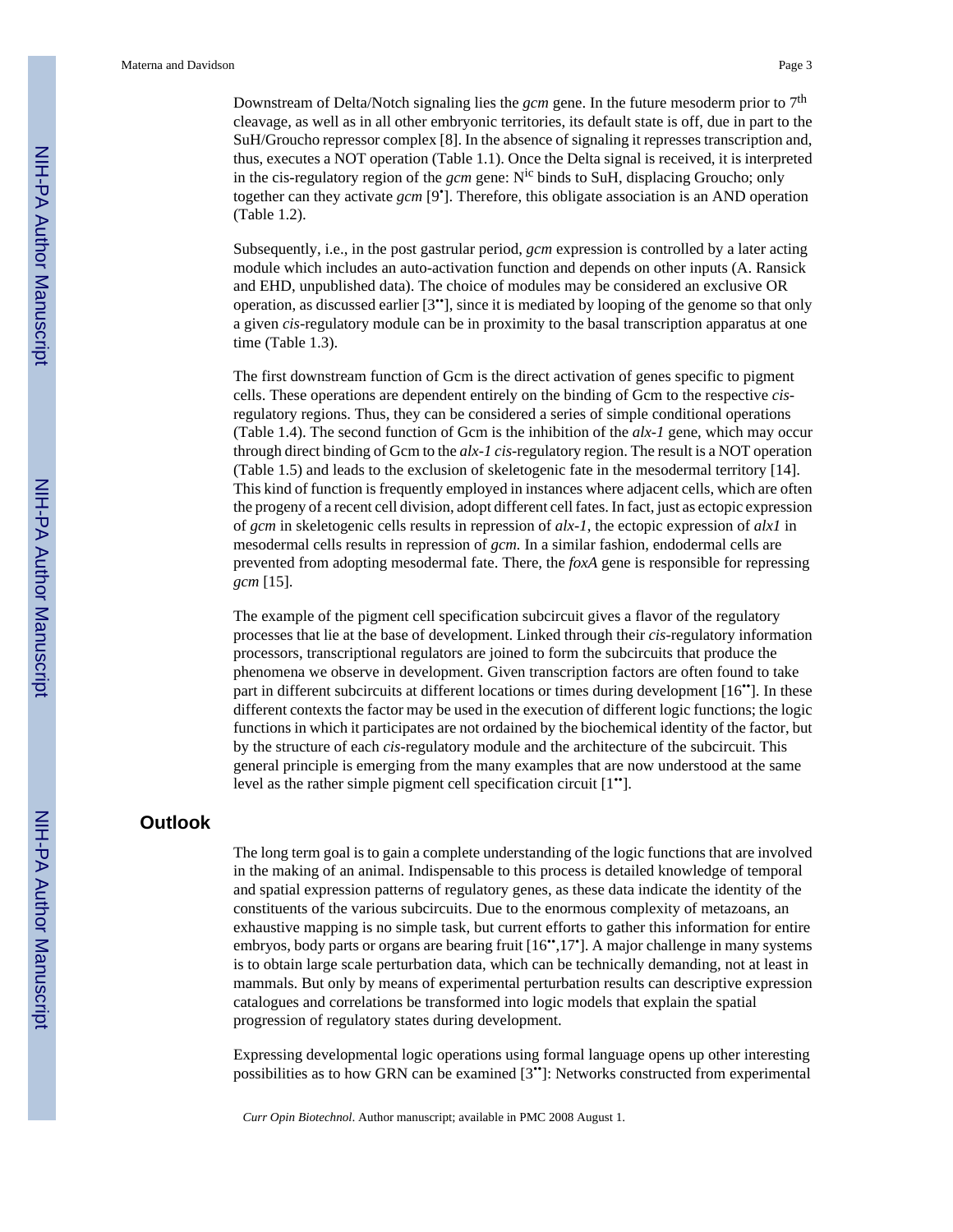data thus become amenable to analytical methods which can be used to test their validity. This includes tests of whether a chosen network representation is the most parsimonious interpretation of the data and may help to identify gaps and predict unknown players, or indicate wrong or missing links [18]. Automatic assembly of entire GRNs from experimental data is still in its infancy and has mainly been applied to single cell organisms [19], but this is now changing. A good example is the Biotapestry program (http://www.biotapestry.org) which is used to generate the wiring diagrams for the sea urchin endomesodermal GRN, and many others [18]. This program goes significantly beyond the primary role as a visualization tool, and it assists researchers in finding a representation that is consistent with their experimental data. Thus, expressing developmental functions more formally may not only help in conceptualizing developmental logic functions, it may also serve as a tool to automatize the discovery process.

As more and more regulatory networks become well understood we will soon have an overview of regulatory architectures from a diverse group of biological systems and developmental subcircuits. Together they will provide a detailed comparative image of the logic functions that lie at the base of development, such that the form of development, e.g. stem cell development, embryonic development, or post-embryonic organogenesis, can be predictively understood in terms of abstract logic functions.

#### **Acknowledgments**

We would like to thank Andy Ransick, Jongmin Nam and Smadar Ben-Tabou de-Leon for helpful discussions. Research was supported by NIH grant HD-37105.

### **References and recommended reading**

- 1••. Davidson, EH. The regulatory genome. Academic Press; San Diego: 2006.
- 2. Extensive treatment of gene regulatory networks in developmental systems covering topics from *cis*regulation, structure and function of GRNs, to the implications for evolution.
- 2. Stathopoulos A, Levine M. Genomic Regulatory Networks and Animal Development. Dev Cell 9:449– 462. [PubMed: 16198288]
- 3••. Istrail S, Davidson EH. Logic functions of the genomic cis-regulatory code. Proc Nat Acad Sci USA 2005;102:4954–4959. [PubMed: 15788531]
- 5. This paper is an attempt to conceptualize the events at the promotor. It illustrates the repertoire of *cis*-regulatory logic operations, as an approach toward a functional interpretation of the genomic regulatory code.
- 4. Ben-Tabou de-LeonSDavidsonEHGene Regulation: Gene control network in development. Annu Rev Biophys Biomol Struct2007 in print
- 5. Ruffins SW, Ettensohn CA. A fate map of the vegetal plate of the sea urchin (Lytechinus variegatus) mesenchyme blastula. Development 1996;122:253–263. [PubMed: 8565837]
- 6. Davidson EH, Cameron RA, Ransick A. Specification of cell fate in the sea urchin embryo: summary and some proposed mechanisms. Development 1998;125:3269–3290. [PubMed: 9693132]
- 7. Lai E. Notch signaling: control of cell communication and cell fate. Development 2004;131:965–973. [PubMed: 14973298]
- 8. Range RC, Venuti JM, McClay DR. LvGroucho and nuclear beta-catenin functionally compete for Tcf binding to influence activation of the endomesoderm gene regulatory network in the sea urchin embryo. Dev Biol 2005;279:252–267. [PubMed: 15708573]
- 9•. Ransick A, Davidson EH. cis-regulatory processing of Notch signaling input to the sea urchin *glial cells missing* gene during mesoderm specification. Dev Biol 2006;297:587–602. [PubMed: 16925988]
- 12. This paper is a detailed account of *gcm* regulation by SuH. It teases apart the activating and repressive functions of the SuH binding sites.
- 10. Sherwood DR, McClay DR. LvNotch signaling mediates secondary mesenchyme specification in the sea urchin embryo. Development 1999;126:1703–1713. [PubMed: 10079232]

*Curr Opin Biotechnol*. Author manuscript; available in PMC 2008 August 1.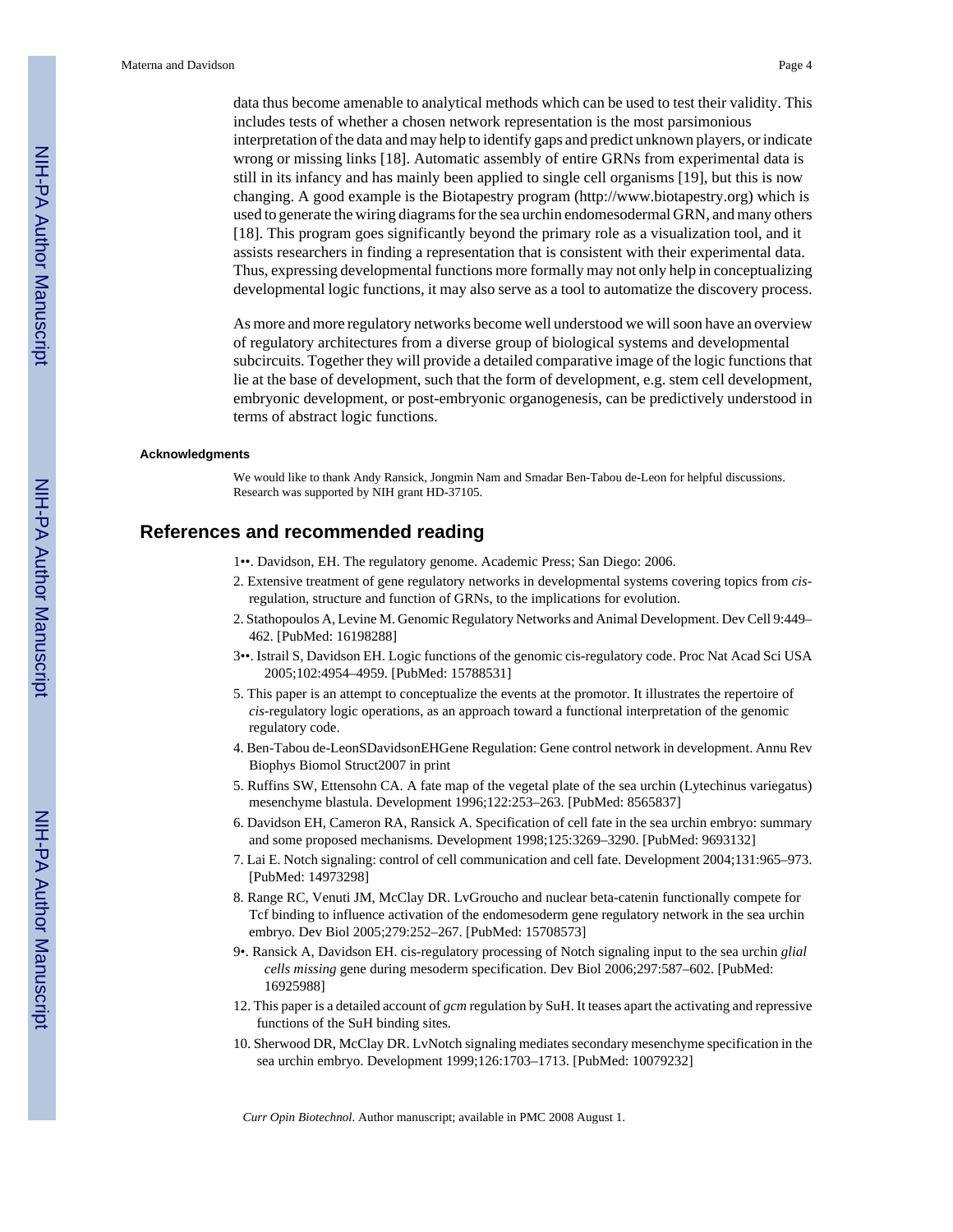- 11. Walton KD, Croce JC, Glenn TD, Wu SY, McClay RD. Genomics and expression profiles of the Hedgehog and Notch signaling pathways in sea urchin development. Dev Biol 2006;300:153–164. [PubMed: 17067570]
- 12•. Davidson EH, Rast JP, Oliveri P, Ransick A, Calestani C, Yuh CH, Minokawa T, Amore G, Hinman V, Arenas-Mena C, et al. A Provisional Regulatory Gene Network for Specification of Endomesoderm in the Sea Urchin Embryo. Dev Biol 2002;246:162–190. [PubMed: 12027441]
- 16. This paper describes the experimental techniques that are used to unravel the architecture of the GRN underlying endomesodermal development in the sea urchin and presents the first version of this network.
- 13. Calestani C, Rast JP, Davidson EH. Isolation of pigment cell specific genes in the sea urchin embryo by differential macroarray screening. Development 2003;130:4587–4596. [PubMed: 12925586]
- 14. Oliveri P, Davidson EH. Development. Built to run, not fail. Science 2007;315:1510–1511. [PubMed: 17363653]
- 15. Oliveri P, Walton KD, Davidson EH, McClay DR. Repression of mesodermal fate by foxa, a key endoderm regulator of the sea urchin embryo. Development 2006;133:4173–4181. [PubMed: 17038513]
- 16••. Howard-Ashby M, Materna SC, Brown CT, Tu Q, Oliveri P, Cameron A, Davidson EH. High regulatory gene use in sea urchin embryogenesis: Implications for bilaterian development and evolution. Dev Biol 2006;300:27–34. [PubMed: 17101125]
- 21. This paper summarizes a large scale project to discover and gather exression profiles for all transcription factors in the sea urchin genome. The vast majority of transcription factors is transcribed by late gastrulation underlining the need to act combinatorially for proper regulation of downstream genes to occur.
- 17•. Satou Y, Satoh N. Cataloging transcription factor and major signaling molecule genes for functional genomic studies in Ciona intestinalis. Dev Biol Evo 2005;215:580–596.
- 23. This paper describes a project aimed at revealing the time and place where transcription factors are expressed during early development in sea squirt. This paper was the first step in establishing a GRN for early *Ciona* development.
- 18. Longabaugh WJR, Davidson EH, Bolouri H. Computational representation of developmental genetic regulatory networks. Dev Biol 2005;283:1–16. [PubMed: 15907831]
- 19. Geier F, Timmer J, Fleck C. Reconstructing gene-regulatory networks from time series, knock-out data, and prior knowledge. BMC Sys Biol 2007;1:11.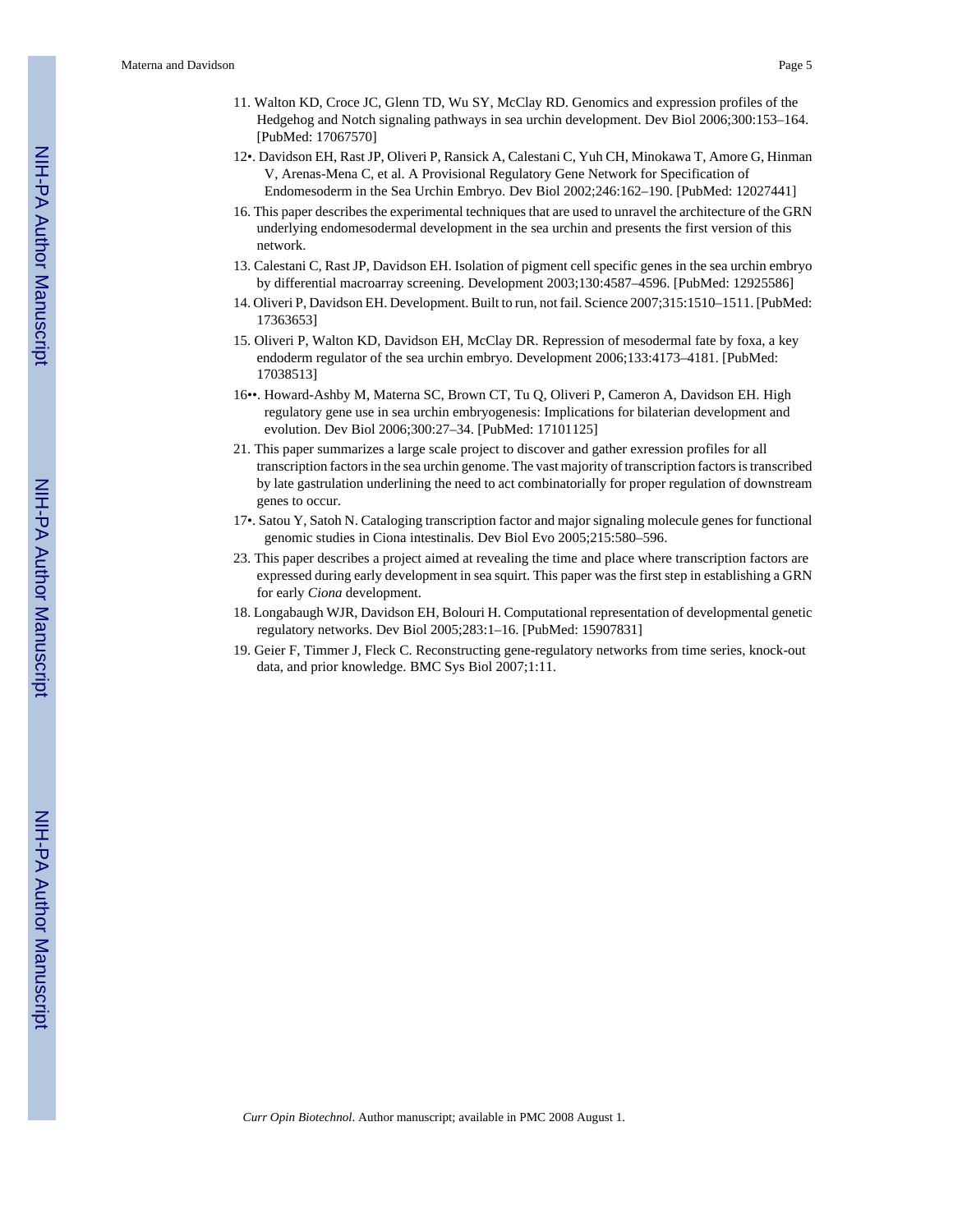Materna and Davidson **Page 6 Page 6** 



#### **Figure 1.**

Subcircuit underlying pigment cell specification in the sea urchin. a) Developmental scheme of the sea urchin embryo. At blastula stage (upper half) the cells of the skeletogenic lineage (pink) at the bottom of the vegetal plate are surrounded by a ring of presumptive mesoderm. The skeletogenic lineage is the source of the Delta signal (arrows) which induces mesoderm specification. Small micromeres (purple) are descendants of the skeletogenic cells; they contribute to the coelomic pouches. b) The process diagram of the mesodermal territory summarizes the regulatory events leading to pigment cell specification. Signaling from the skeletogenic lineage turns on the mesodermal program and leads to exclusion of skeletogenic fate. c) The mesodermal subnetwork details all identified linkages. It is part of the GRN of endomesodermal development (A current version of the endomesodermal GRN can be found at http://sugp.caltech.edu/endomeso). At the center of the pigment cell specification subcircuit lies the GCM gene which, once activated, locks the regulatory state through positive feedback, before turning on genes in the differentiation gene batterry and repressing the *alx-1* gene, a promoter of skeletogenic cell fate.

*Curr Opin Biotechnol*. Author manuscript; available in PMC 2008 August 1.